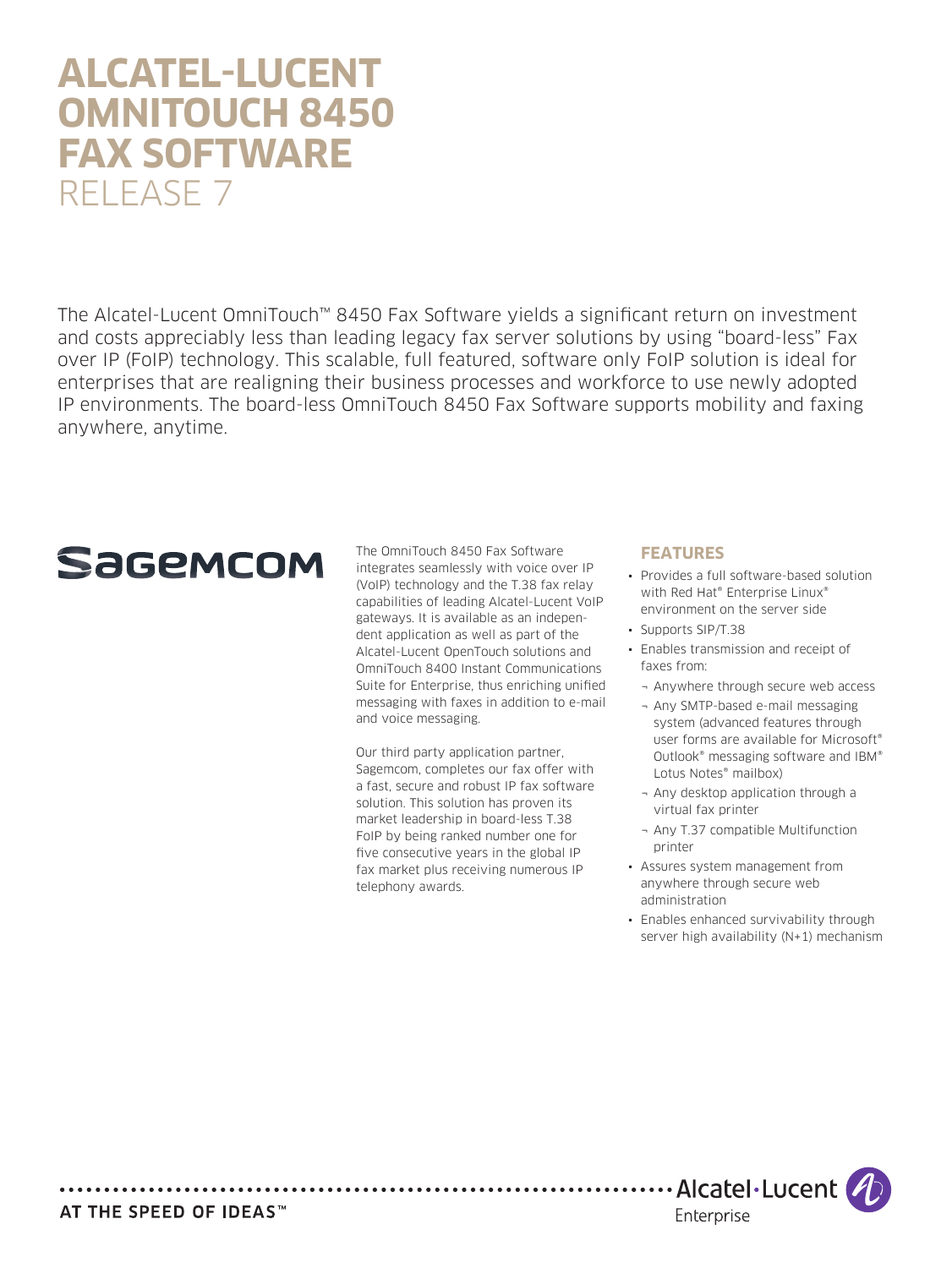#### **BENEFITS**

- Hardware-agnostic and easy to deliver because it is a pure software solution
	- ¬ Provides seamless IP-PBX integration and virtual machine support through the Alcatel-Lucent Business integrated Communication Solution (BiCS)
	- ¬ Allows co-hosting of the software on the same server as OpenTouch Multimedia Services and the OmniTouch 8400 Instant Communications Suite and is an integrate part of the Alcatel-Lucent OpenTouch Business Edition
- Improves collaboration and productivity
	- ¬ Manages large fax volumes and delivers high levels of scalability, reliability and availability
	- ¬ Offers document communication, processing and storage
	- ¬ Streamlines business workflow
	- ¬ Improves customer interaction
- • Cost savings and ROI
- ¬ Reduces ongoing fax machine related costs
- ¬ Eliminates junk faxes, reduces printing costs through paper use
- ¬ Reduces energy consumption to advance Eco-sustainability initiatives
- Reduces single purpose hardware and analog circuits
- • Facilitates security and compliance
	- ¬ Routes sensitive documents to designated recipients
	- ¬ Provides an audit trail of transactions

# Figure 1. Boardless FoIP



# **HIGHLIGHTS**

#### **Lower telecom costs – Increase employee productivity**

The OmniTouch 8450 Fax Software boosts productivity over traditional manual faxing because users no longer need to make time consuming trips to the fax machine. The OmniTouch 8450 Fax Software also reduces telecom costs significantly when compared to traditional faxing by eliminating costly analog phone lines, hardware, maintenance and supplies. As a result, organizations can save tens of thousands of dollars a year.

#### **Security and compliance**

The OmniTouch 8450 Fax Software protects document privacy and facilitates compliance with regulations, such as the Health Insurance Portability and Accountability Act (HIPAA) and the Sarbanes-Oxley Act. It routes sensitive documents in TIFF or PDF format via the security of VoIP networks and virtual private network (VPN) encryption to approved recipients and designated secure printers.

#### **Scalability**

As a completely software-based solution, the OmniTouch 8450 Fax Software is scalable up to tens of thousands of users.

#### **OmniTouch 8450 Fax Software and OpenTouch Multimedia Services solution**

The OmniTouch 8450 Fax Software seamlessly integrates with the OpenTouch Multimedia solution and thus complements the unified messaging experience as fax messages are presented in the users e-mail inbox. Moreover, the OmniTouch 8450 Fax Software and the OpenTouch Multimedia solution can run on the same physical server thus saving hardware costs. Furthermore, the OmniTouch Fax Software is native part of OpenTouch Business Edition.

#### **Easy integration with email**

The OmniTouch 8450 Fax Software easily integrates with an existing e-mail system to enable users to send and receive faxes from their desktops. Advanced features through user forms are available for Microsoft® Outlook® and IBM® Lotus Notes®.

#### **Business continuity**

The server high availability  $(N+1)$ mechanism makes sure that any potential incident has limited or no business impact.

#### **Positive environmental impact**

The OmniTouch 8450 Fax Software helps to reduce paper use, saves water, preserves forests and helps saving energy.

#### **Overall system reliability**

Sagem Communications pioneered board-less FoIP technology and remains the industry leader.